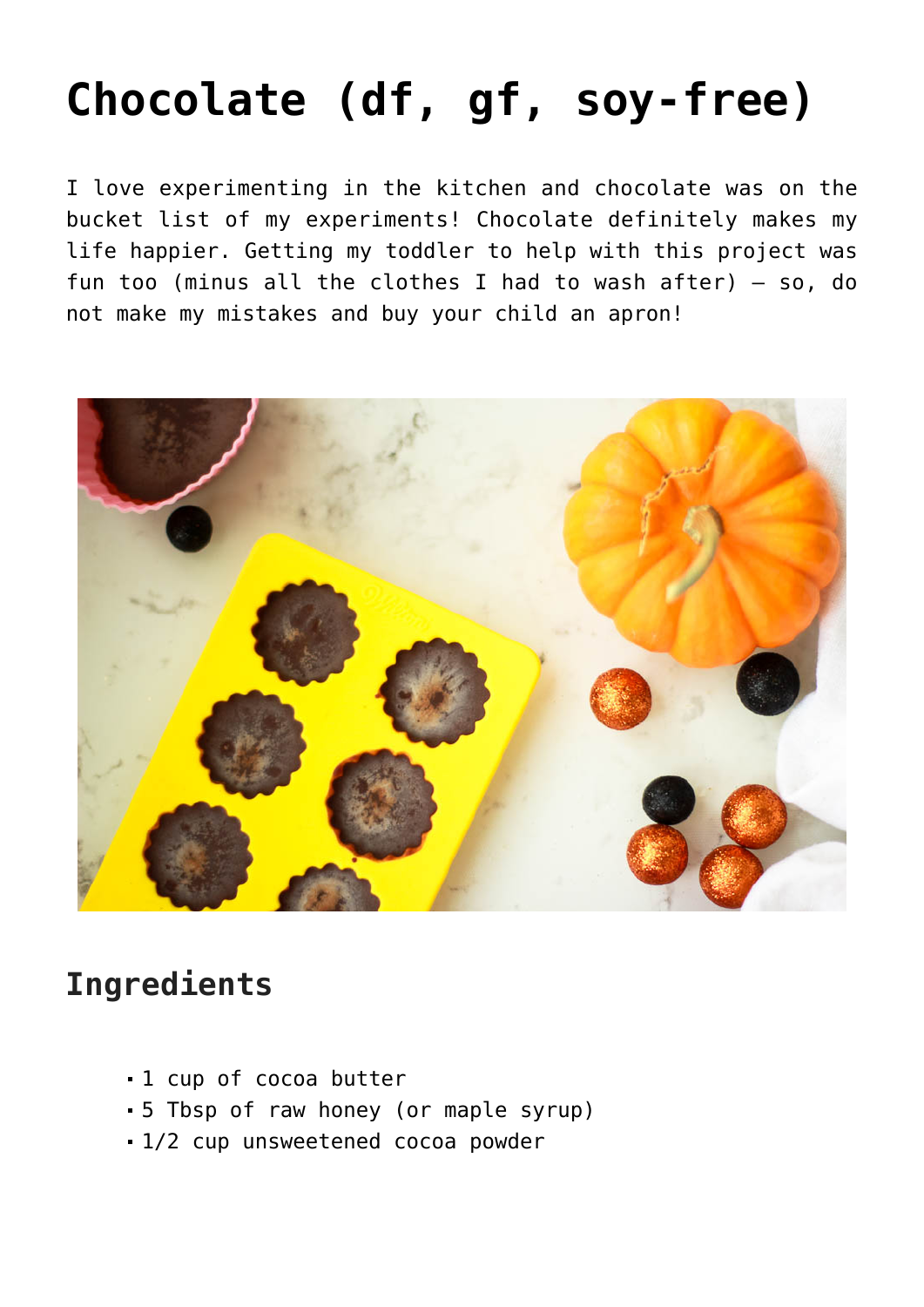## **Instructions**



- 1. You can use any silicone mold you have. The key is not to pour the hot mix into them. So, wait till chocolate reaches warm or room temperature. I used different ones for one (Walmart and Amazon carry a number of fun ones:)
- 2. Use a double boiler method to melt cocoa butter. I only use the microwave when I need to heat up a lavender neck wrap:)
- 3. In the first pan add 2-3 inches of hot water and set the small dish with chopped cocoa butter inside of it into the hot water. Mix once in a while, but it should not take longer than 7-10 minutes to melt the cocoa butter into liquid.
- 4. Take off the melted cocoa butter off the heat and if adding raw honey, wait for the cocoa butter to cool off a bit. Then mix in cocoa powder and raw honey into warm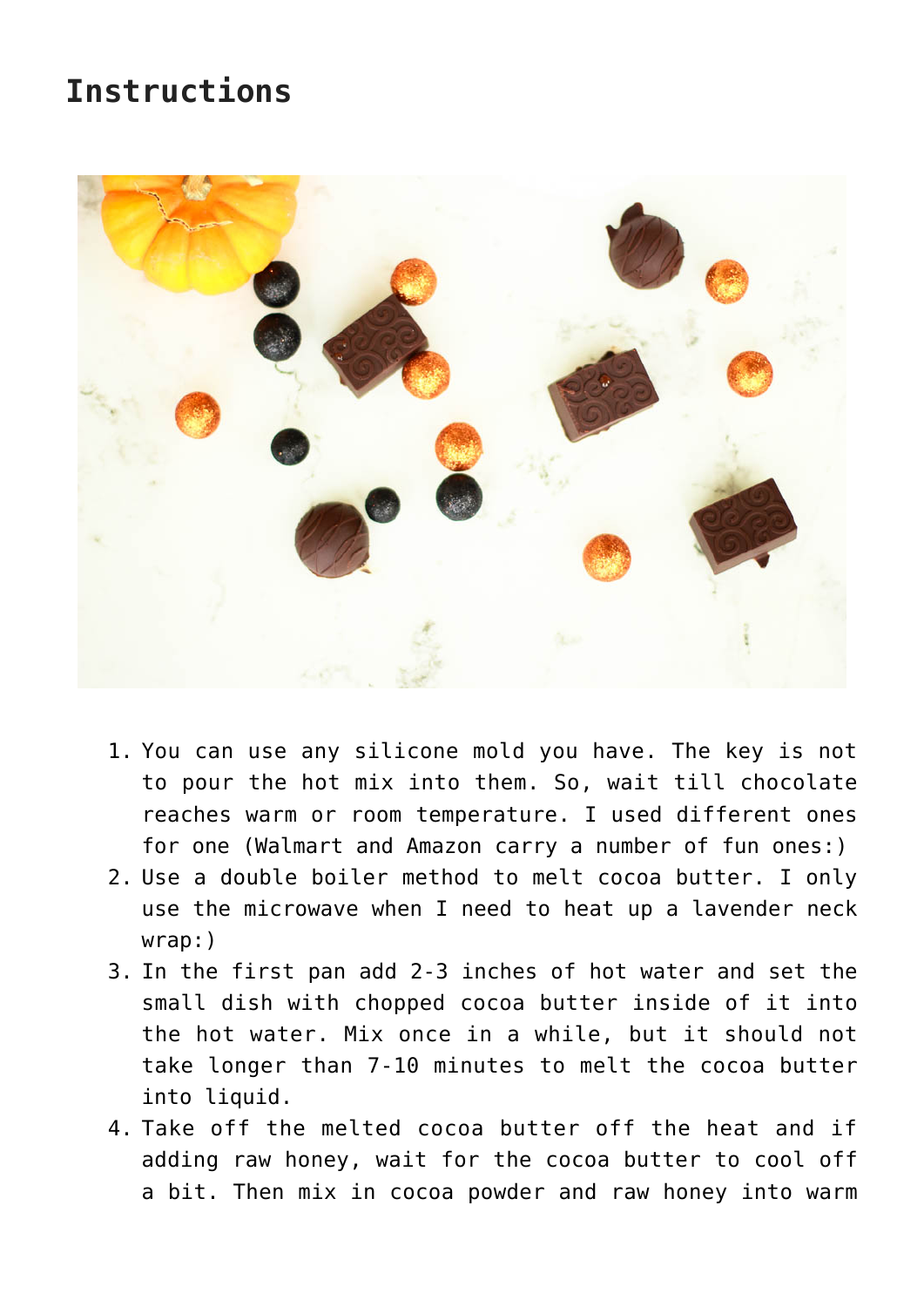cocoa butter.

- 5. Whisk until there are no clumps.
- 6. You can add more sweetener if needed. Then the chocolate will be more on a dark side. You can also add more cocoa powder for a more bitter taste. I experimented with different options and liked dark chocolate more.
- 7. Pour the warm chocolate mixture into the silicone molds (no need to grease them!) and put the molds into the fridge.
- 8. Store in the refrigerator and use as needed  $\Box$  in moderation  $\Box$



It is hard to find soy-free chocolate at the stores because most of the brands have soy lecithin in them. Unfortunately, some children and adults are sensitive to soy. When I find soy-free chocolate, I understand how expensive it is too! It